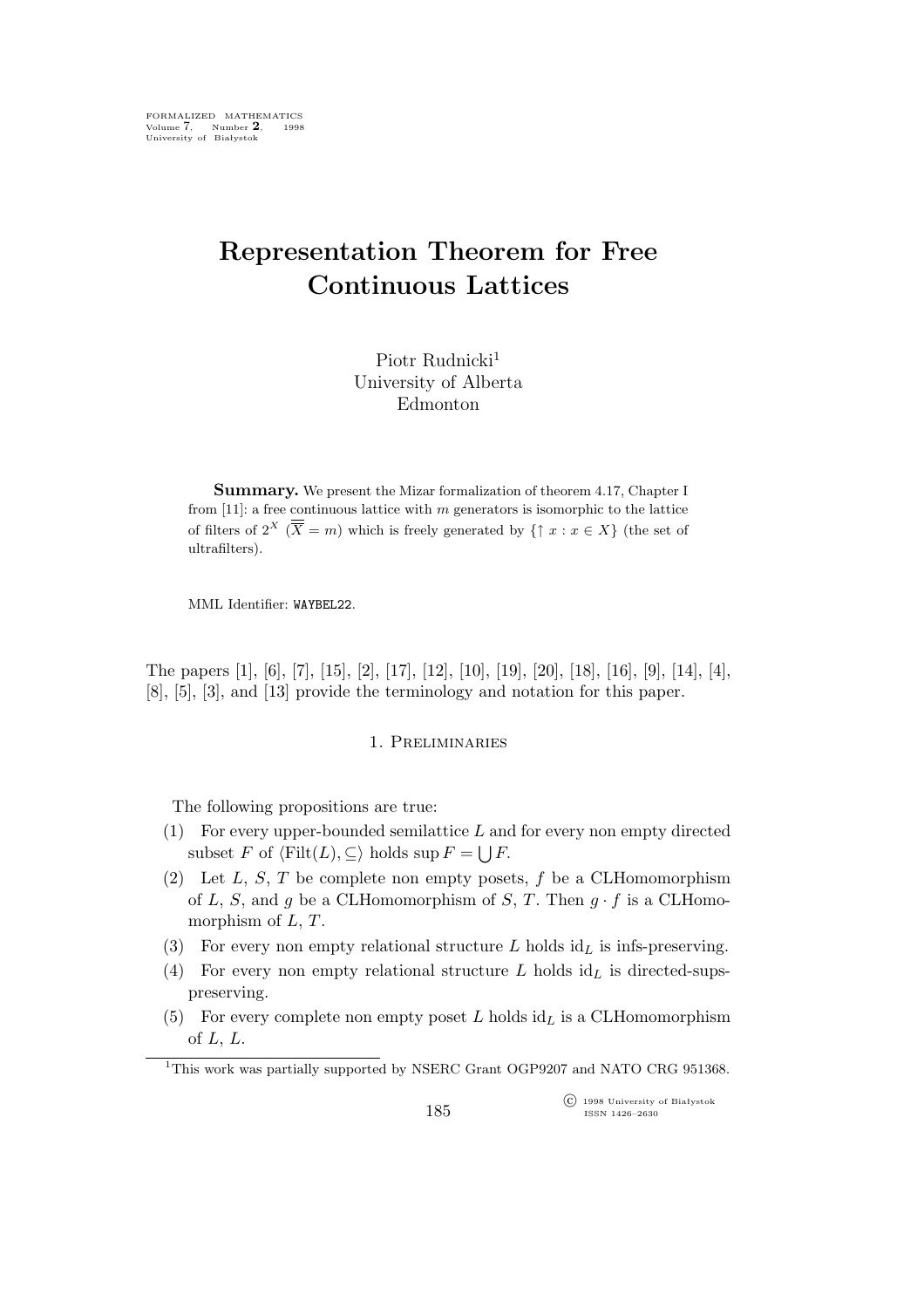## 186 **piotr** PIOTR RUDNICKI

(6) For every upper-bounded non empty poset L with g.l.b.'s holds  $\langle \text{Filt}(L), \subseteq \rangle$  is a continuous subframe of  $2^{\text{the carrier of } L}_{\subseteq}$ .

Let  $L$  be an upper-bounded non empty poset with g.l.b.'s. Observe that  $\langle$ Filt $(L), \subseteq \rangle$  is continuous.

Let  $L$  be an upper-bounded non empty poset. One can check that every element of the carrier of  $\langle$ Filt $(L), \subseteq \rangle$  is non empty.

### 2. Free Generators of Continuous Lattices

Let  $S$  be a continuous complete non empty poset and let  $A$  be a set. We say that A is a set of free generators of S if and only if the condition (Def. 1) is satisfied.

(Def. 1) Let T be a continuous complete non empty poset and  $f$  be a function from A into the carrier of T. Then there exists a CLHomomorphism  $h$  of S, T such that  $h \upharpoonright A = f$  and for every CLHomomorphism  $h'$  of S, T such that  $h' \upharpoonright A = f$  holds  $h' = h$ .

Next we state two propositions:

- (7) Let S be a continuous complete non empty poset and A be a set. If A is a set of free generators of S, then A is a subset of S.
- (8) Let S be a continuous complete non empty poset and A be a set. Suppose A is a set of free generators of S. Let  $h'$  be a CLHomomorphism of S, S. If  $h' \upharpoonright A = \mathrm{id}_A$ , then  $h' = \mathrm{id}_S$ .
	- 3. Representation Theorem for Free Continuous Lattices

In the sequel X is a set, F is a filter of  $2\frac{X}{\subseteq}$ , x is an element of  $2\frac{X}{\subseteq}$ , and z is an element of X.

Let us consider X. The fixed ultrafilters of X is a family of subsets of  $2^X_{\subseteq}$ and is defined as follows:

(Def. 2) The fixed ultrafilters of  $X = \{\uparrow x : \bigvee_z x = \{z\}\}.$ 

One can prove the following three propositions:

- (9) The fixed ultrafilters of  $X \subseteq \text{Filt}(2\mathcal{Z}_\subseteq)$ .
- (10) the fixed ultrafilters of  $\overline{X} = \overline{\overline{X}}$ .
- $(11)$   $F = \bigsqcup_{(\langle \text{Filt}(2\frac{x}{\zeta}), \subseteq \rangle)} {\{\bigcap_{(\langle \text{Filt}(2\frac{x}{\zeta}), \subseteq \rangle)} {\{\bigcap_{\zeta} x : \bigvee_z (x = \{z\} \land z \in Y)\}\}}; Y \text{ ranges}}$ over subsets of  $X: Y \in F$ .

Let us consider  $X$ , let  $L$  be a continuous complete non empty poset, and let  $f$ be a function from the fixed ultrafilters of  $X$  into the carrier of  $L$ . The extension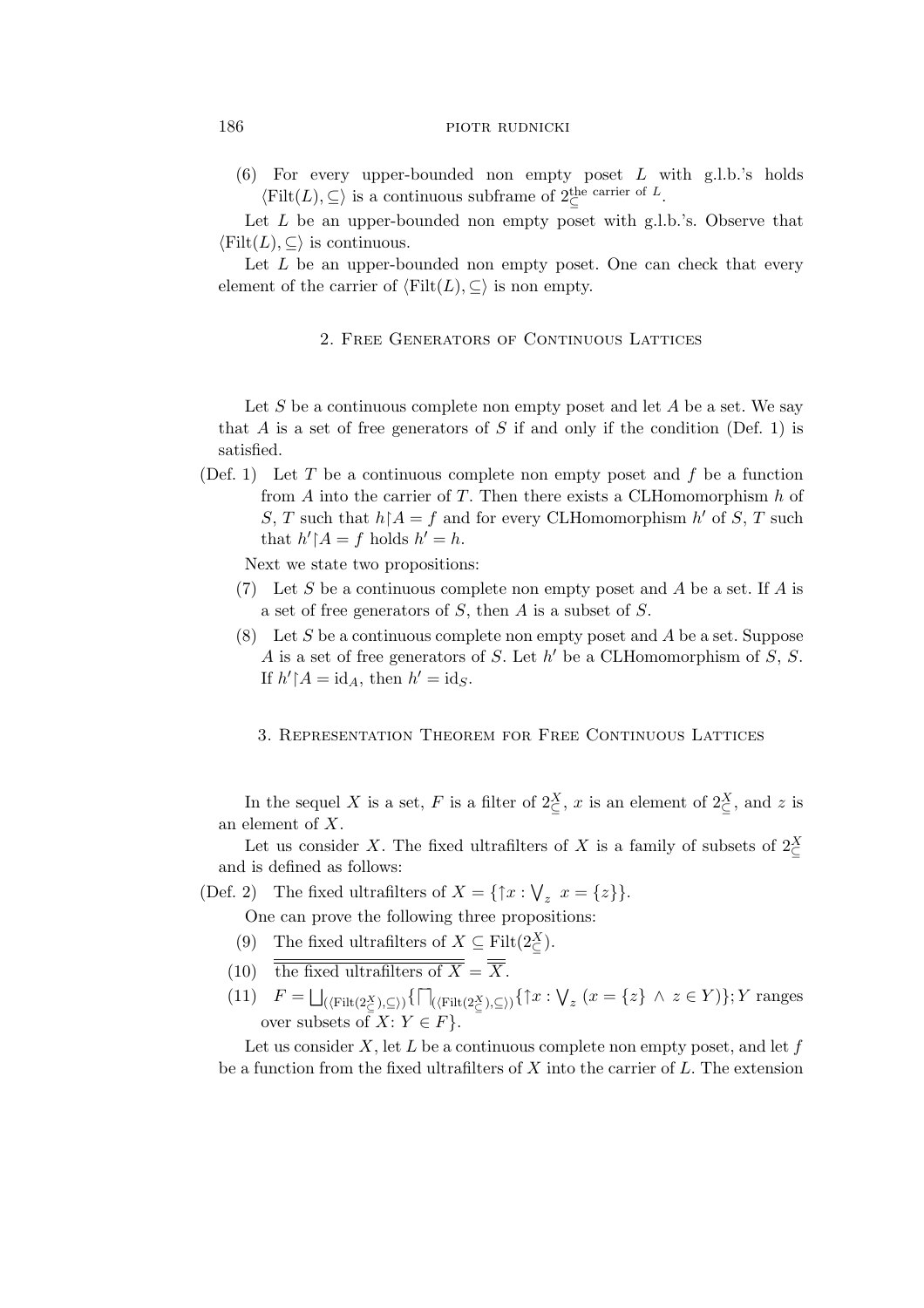of f to homomorphism is a map from  $\langle \text{Filt}(2\frac{X}{\zeta}), \subseteq \rangle$  into L and is defined by the condition (Def. 3).

(Def. 3) Let  $F_1$  be an element of the carrier of  $(\langle \text{Filt}(2\frac{X}{\zeta}), \subseteq \rangle)$ . Then (the extension of f to homomorphism) $(F_1) = \bigsqcup_L \{\bigsqcup_L \{f(\bar{x}): \bigvee_z (x = \{z\} \land z \in$  $Y$  }; Y ranges over subsets of  $X: Y \in F_1$  }.

One can prove the following propositions:

- $(12)$  Let L be a continuous complete non empty poset and f be a function from the fixed ultrafilters of  $X$  into the carrier of  $L$ . Then the extension of  $f$  to homomorphism is monotone.
- (13) Let  $L$  be a continuous complete non empty poset and  $f$  be a function from the fixed ultrafilters of  $X$  into the carrier of  $L$ . Then (the extension  $\inf f$  to homomorphism) $(\top_{\langle \text{Filt}(2\frac{X}{\zeta}), \subseteq \rangle}) = \top_L$ .

Let us consider  $X$ , let  $L$  be a continuous complete non empty poset, and let f be a function from the fixed ultrafilters of  $X$  into the carrier of  $L$ . Observe that the extension of  $f$  to homomorphism is directed-sups-preserving.

Let us consider  $X$ , let  $L$  be a continuous complete non empty poset, and let f be a function from the fixed ultrafilters of  $X$  into the carrier of  $L$ . Note that the extension of  $f$  to homomorphism is infs-preserving.

The following propositions are true:

- $(14)$  Let L be a continuous complete non empty poset and f be a function from the fixed ultrafilters of  $X$  into the carrier of  $L$ . Then (the extension of f to homomorphism) $\restriction$ (the fixed ultrafilters of  $X$ ) = f.
- (15) Let  $L$  be a continuous complete non empty poset,  $f$  be a function from the fixed ultrafilters of  $X$  into the carrier of  $L$ , and  $h$  be a CLHomomorphism of  $\langle \text{Filt}(2\frac{X}{\subseteq}), \subseteq \rangle$ , *L*. Suppose  $h$  $\upharpoonright$ the fixed ultrafilters of  $X = f$ . Then  $h =$  the extension of f to homomorphism.
- (16) The fixed ultrafilters of X is a set of free generators of  $\langle \text{Filt}(2\leq^{\chi})$ ,  $\subseteq$ ).
- (17) Let  $L, M$  be continuous complete lattices and  $F, G$  be sets. Suppose  $F$ is a set of free generators of  $L$  and  $G$  is a set of free generators of  $M$  and  $\overline{F} = \overline{G}$ . Then L and M are isomorphic.
- (18) Let  $L$  be a continuous complete lattice and  $G$  be a set. Suppose  $G$  is a set of free generators of L and  $\overline{G} = \overline{X}$ . Then L and  $\langle \text{Filt}(2\frac{X}{\zeta}), \subseteq \rangle$  are isomorphic.

#### **REFERENCES**

- [1] Grzegorz Bancerek. Cardinal numbers. *Formalized Mathematics*, 1(**2**):377–382, 1990.
- [2] Grzegorz Bancerek. Complete lattices. *Formalized Mathematics*, 2(**5**):719–725, 1991.
- [3] Grzegorz Bancerek. Bounds in posets and relational substructures. *Formalized Mathematics*, 6(**1**):81–91, 1997.
- [4] Grzegorz Bancerek. Directed sets, nets, ideals, filters, and maps. *Formalized Mathematics*, 6(**1**):93–107, 1997.